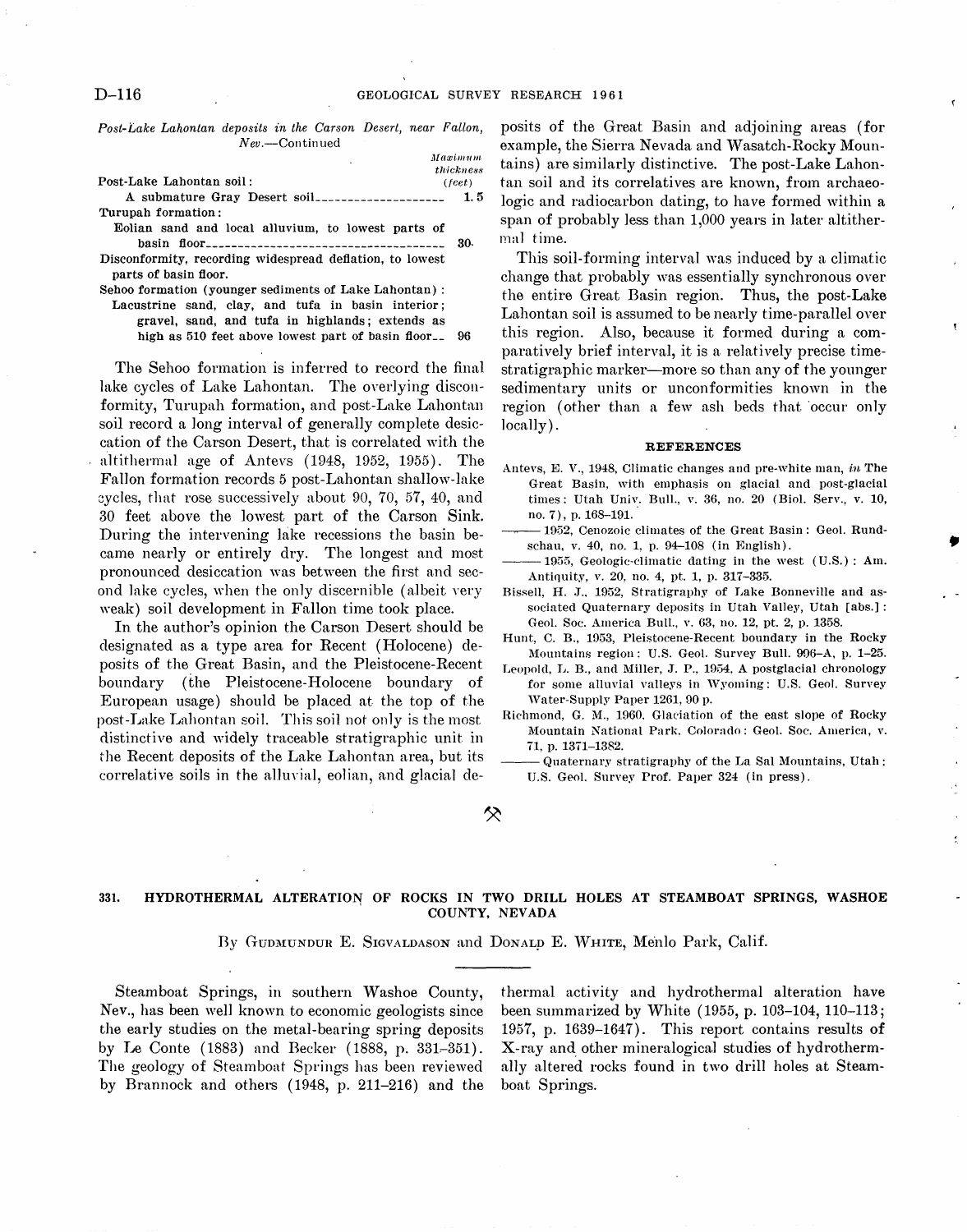#### DRILL-HOLE GS-l

Drill-hole GS-1 is on the active Low Terrace of Steamboat Springs near the southern end of the thermal area. Some data concerning the hole are shown on figure 331.1, and chemical compositions of fresh and altered rocks are shown by table 331.1.

The degree of alteration in drill-hole GS-1 is determined by depth, original rock type, and relation to permeable channels. The mineral most generally altered is hornblende, followed by biotite and calcic plagioclase. Quartz remains unaffected and K-feldspar and sodic plagioclase appear to be metastable under all the conditions affecting the rocks drilled. Some nearly fresh grandodiorite occurs near the surface. Andesitic tuff breccia, originally consisting entirely of susceptible ferromagnesian minerals, calcic plagioclase, and glass, has undergone complete alteration. The most intensely altered granodiorite lies immediately below a dike of andesitic tuff breccia and near faults and fractures at depths of 270 and 364 feet.

Estimated mineralogical composition is shown graphically on figure 331.1. Straight lines connect points where the mineralogy was determined; however, actual mineral compositions between points of obser-

vation are known to differ greatly from compositions implied by these lines.. Small quantities of pyrite, pyrrhotite, stibnite, and calcite are not plotted.

The dominant hydrothermal minerals are four species of clay. Montmorillonite is most abundant in the altered andesitic dike (fig. 331.1). The spacing of the basal X-ray reflection of this material in air-dried state ranges from  $12$  to  $15$  A. The greater spacing results from calcium and magnesium in the interchangeable positions of the montmorillonite lattice, and the lesser spacing from sodium in the interchangeable position,

Kaolinite is the dominant mineral in the most intensely altered and leached parts of the rock penetrated in the drill hole, but is present only in small amounts where alteration is slight. Where kaolinite is a major component, it is usually accompanied by  $Na-K-month$ morillonite; where kaolinite is a minor component, it occurs with Ca-Mg-montmorillonite.

Two types of chlorite were detected. One is a minor component, replacing biotite. The second is abundant in and near fractures at depths of 250 to 300 feet; it does not have X-ray reflections at 14 and 4.7 A as do most chlorites, and its lattice collapses at relatively low temperatures. It is thus similar in some ways to kao-

TABLE 331.1.-Analyses of hydrothermally altered rocks of drill-hole GS-1 compared to fresh rocks

|                                                   | Fresh rocks                              |                                     | Rocks in drill-hole GS-1, and depth, in feet |                       |                       |                      |                      |                        |                        |                        |  |
|---------------------------------------------------|------------------------------------------|-------------------------------------|----------------------------------------------|-----------------------|-----------------------|----------------------|----------------------|------------------------|------------------------|------------------------|--|
|                                                   | Granodio-<br>rite west of<br>Low Terrace | Andesite<br>at Steam-<br>boat Hills | Opaline<br>sinter, 2                         | Granodio-<br>rite, 14 | Granodio-<br>rite, 63 | Tuff-breccia,<br>173 | Tuff-breccia.<br>192 | Granodio-<br>rite, 259 | Granodio-<br>rite, 312 | Granodio-<br>rite, 364 |  |
| Constituent:                                      |                                          |                                     |                                              |                       |                       |                      |                      |                        |                        |                        |  |
|                                                   | 65.6                                     | 59.3                                | 92.6                                         | 65.4                  | 64.6                  | 57.3                 | 54.7                 | 66.2                   | 67.5                   | 61.6                   |  |
| A <sub>12</sub> O <sub>3</sub>                    | 16.5                                     | 16.8                                | 1.0                                          | 16.2                  | 16.3                  | 17.4                 | 17.3                 | 12.8                   | 16.8                   | 15.6                   |  |
| FeO                                               | 2.1                                      | 2.4                                 | .14                                          | 1,3                   | 2.6                   |                      |                      | 8.4 <sup>°</sup>       | 1.8                    |                        |  |
| $Fe2O3$                                           | 2.2                                      | 3.6                                 | .23                                          | 3.0                   | 2.2                   | 6.5                  | 8.4                  | 1.2                    | 1.1                    | 5.4                    |  |
| $MgO$                                             | 1.7                                      | 3.0                                 | .07                                          | 1.6                   | 1.6                   | 1.3                  | 1.4                  | 1.2                    | 1.1                    | 1.0                    |  |
| CaO                                               | 3.2                                      | 6.7                                 | .36                                          | 4.2                   | 4.4                   | 1.5                  | 1.4                  | 1.0                    | 3.3                    | 2.2                    |  |
|                                                   | 3.6                                      | 3.6                                 | . 41                                         | 3.8                   | 3.6                   | .41                  | .58                  | 1.3                    | 3.5                    | 1.2                    |  |
| $K_2O$                                            | 2.9                                      | 2.2                                 | .21                                          | 2.8                   | 2.9                   | 2.1                  | 1.8                  | 2.4                    | 3.1                    | 3.0                    |  |
| T102                                              | .55                                      | .62                                 | .04                                          | .51                   | .68                   | .89                  | .88                  | .42                    | .50                    | .54                    |  |
| $P_2O_5$                                          | .15                                      | .16                                 | .02                                          | .14                   | .34                   | .24                  | $\cdot$ 25           | .14                    | .14                    | .11                    |  |
| Mn0                                               | .06                                      | .20                                 | .42                                          | .04                   | .20                   | .12                  | .06                  | .34                    | .04                    | .10                    |  |
|                                                   | .09                                      |                                     | < 0.05                                       | <.05                  | .36                   | .09                  | .07                  | .27                    | < 0.05                 | 1, 1                   |  |
|                                                   | .00                                      |                                     | .00                                          | .01                   | .02                   | 1.9                  | 4.5                  | .38                    | .25                    | 3.0                    |  |
| $H_2O^+$                                          | .50                                      | .60                                 | 5.2                                          | 1,0                   | .93                   | 11.7                 | 10.0                 | 4.2                    | 1, 2                   | 7.0                    |  |
| $H_2O$ <sup>-</sup> ----------------------------- | .05                                      |                                     |                                              |                       |                       |                      |                      |                        |                        |                        |  |
| Total as reported                                 | 99.2                                     | 99.2                                | 100.8                                        | 100.1                 | 100.7                 | 101.45               | 101.34               | 100.3                  | 100.4                  | 101.9                  |  |
| Less O for S                                      |                                          |                                     |                                              |                       |                       | .95                  | 2.25                 | $\cdot$ 2              | $\cdot$ 1              | 1.5                    |  |
|                                                   | 99.2                                     | 99.2                                | 100.8                                        | 100.1                 | 100.7                 | 100.5                | 99.1                 | 100.1                  | 100.3                  | 100.4                  |  |
| Specific gravity (powder)                         | 2.69                                     | 2.76                                | 2.11                                         | 2.72                  | 2.70                  | 2.46                 | 2.49                 | 2.68                   | 2.66                   | 2.62                   |  |
| Specific gravity (lump)                           | 2.62                                     | 2.54                                | 1.79                                         | 2.59                  | 2.64                  | 1.83                 | 1.90                 | 2.20                   | 2.54                   | 2.12                   |  |
| Prominent hydrothermal min-                       |                                          |                                     |                                              |                       |                       |                      |                      |                        |                        |                        |  |
| erals                                             |                                          |                                     | Opal                                         | (Minor                | (Minor                | Kaolinite.           | Chlorite,            | Chlorite,              | Kaolinite.             | Kaolinite,             |  |
|                                                   |                                          |                                     |                                              | clays).               | clays.                | montmoril-           | kaolinite.           | kaolinite.             | (chlorite.             | montmoril-             |  |
|                                                   |                                          |                                     |                                              |                       | Mn-calcite).          | lonite.              | montmoril-           | montmoril-             | illite,                | lonite.                |  |
|                                                   |                                          |                                     |                                              |                       |                       | chlorite.            | lonite,              | lonite,                | pyrite).               | pyrite,                |  |
|                                                   |                                          |                                     |                                              |                       |                       | pyrite.              | pyrite.              | (pyrrhotite,           |                        | (calcite).             |  |
|                                                   |                                          |                                     |                                              |                       |                       |                      |                      | calcite).              |                        |                        |  |
|                                                   |                                          |                                     |                                              |                       |                       |                      |                      |                        |                        |                        |  |

<sup>1</sup> Or total Fe as Fe2O3.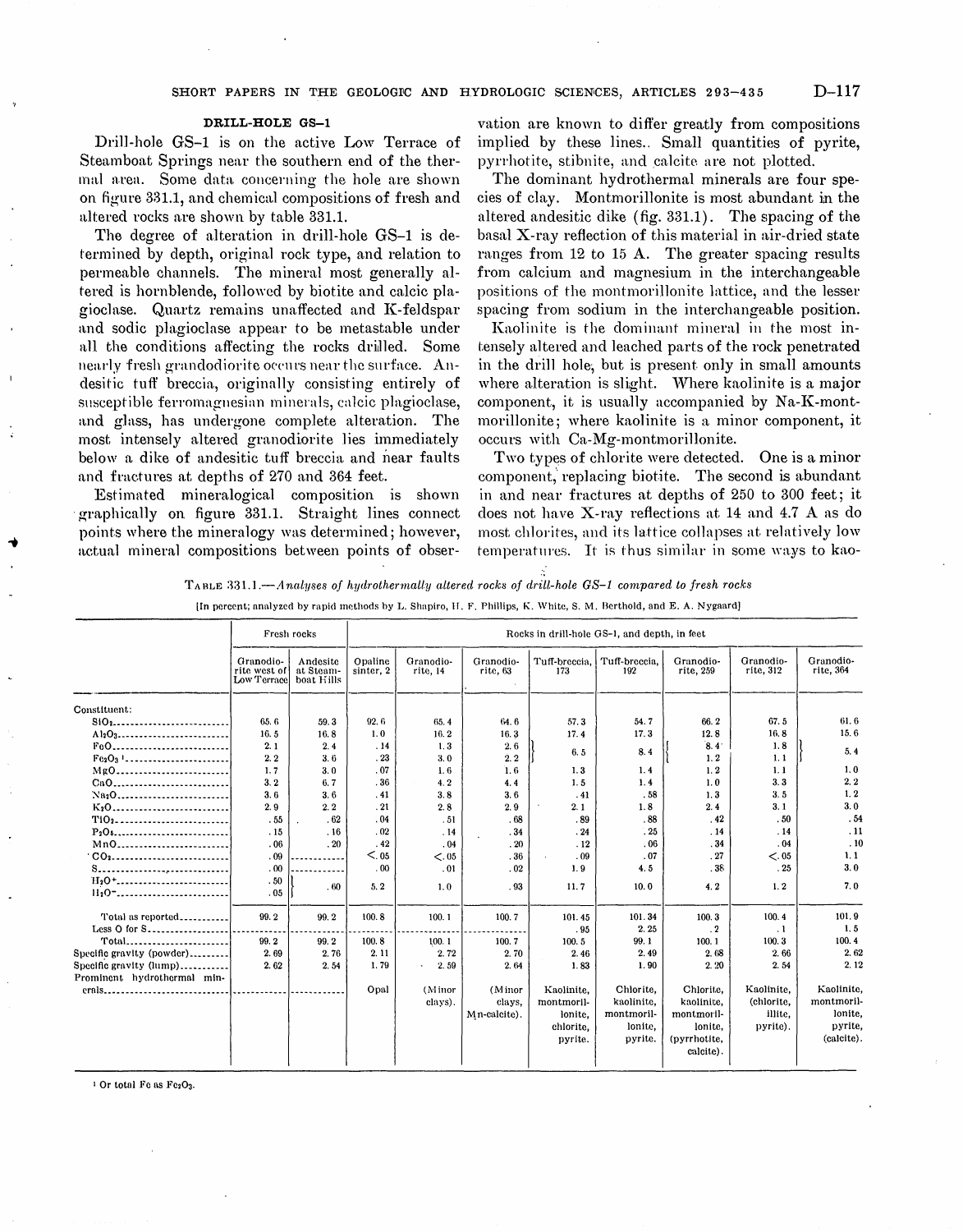

FIGURE 331.1.-Data from drill-hole GS-1, Low Terrace, Steamboat Springs, Nev. Straight lines arbitrarily drawn between points of obseivation.

**D-118** 

**GEOLOGICAL** SURVEY **RESEARCH** 1961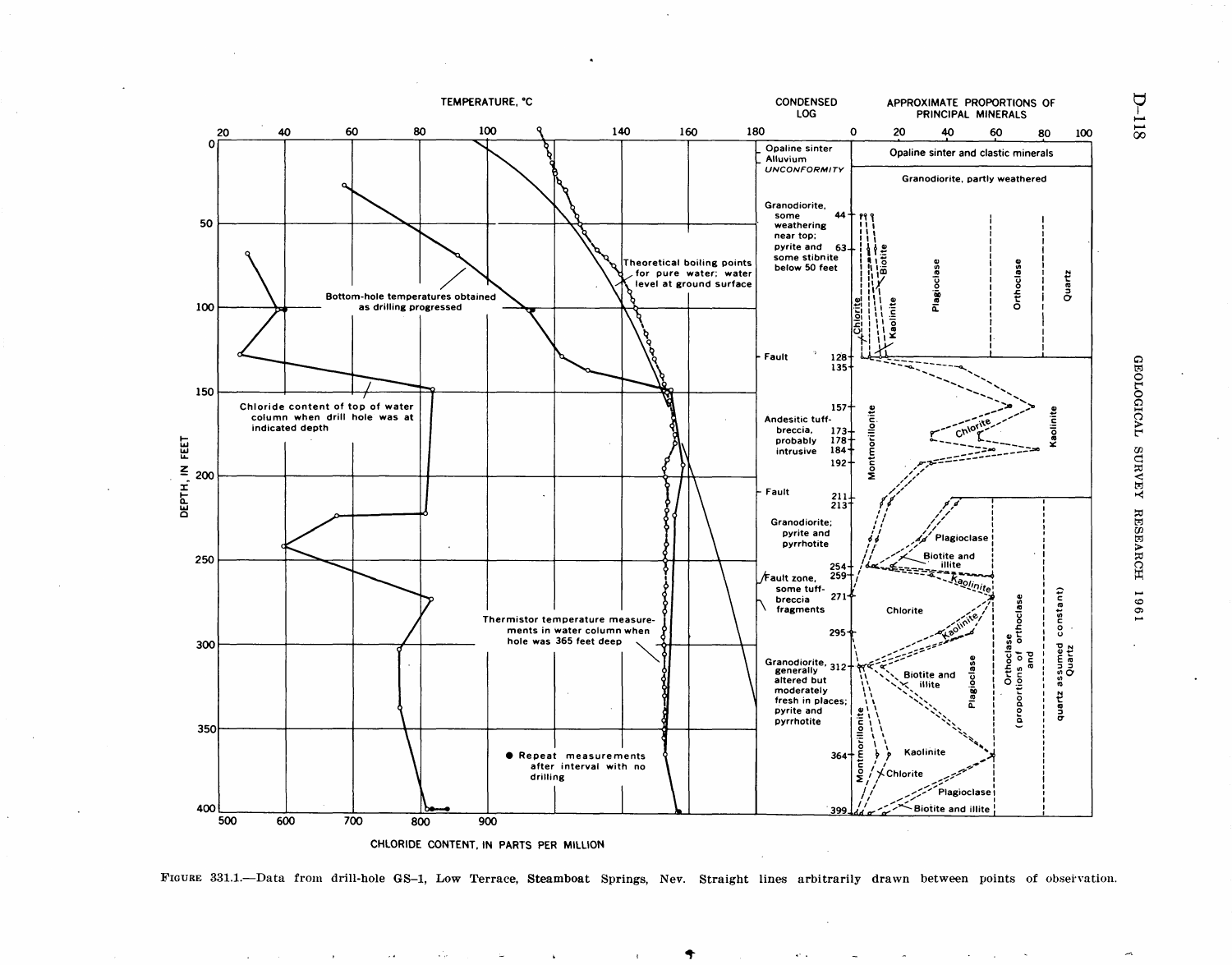linite, but its refractive indices  $(1.61$  to 1.62) and the high content of iron that must be assigned to this mineral (table  $331.1$ , depth  $259$  feet) support its identification as a chlorite. This mineral is similar to some of the chamosites described by· Brindley (1951).

Illite seems to be confined to slightly altered granodiorite, where the amount of illite does not exceed the original percentage of biotite in the granodiorite. Illite may be present elsewhere but obscured by other clay minerals.

## DRILL-HOLE GS-2 .

Drill-hole GS-2 is on the High Terrace of Steamboat Springs in the northwestern part of the thermal area  $6,400$  feet north-northwest of drill-hole GS-1. The High Terrace has had little or no surface discharge since the Pleistocene, but thermal water flows in the system and escapes below the surface. Descriptions of the rocks found in drilling are given on figure 331.2 and in table 331.2.

The assemblage of hydrothermal minerals in . hole GS-2 varies considerably with depth and differs from the assemblage in hole GS-1. Beginning at approximately 90 feet, silicates are replaced extensively by K-feldspar. Quartz and K-feldspar are the dominant hydrothermal minerals to a. depth of approximately 280 feet, where clay minerals become abundant. The clays are dominant from 288 feet to the basal contact of tuff breccia at 351 feet. only identified clay mineral is chlorite-vermiculite (?) with regular mixed layering: The X-ray pattern of the clay shows a basal reflection at approximately 28 A, and an integral series of 9 well-defined higher orders. Upon saturation with ethylene glycol the lattice expands to 31.5 A; heat treatment at  $550^{\circ}$  C for two hours results in a poorly defined X-ray peak at' approximately 23 A, and two higher orders at 12 and 8 A. As defined by Lippmann (1956), this mineral is a corrensite; it was not found below 277 feet.

At about 240 feet chlorite and a random mixedlayer illite-montmorillonite appear. The chlorite is an iron-rich variety, showing a low intensity X-ray peak at 14 A and a strong (002) reflection at 7 A. Chlorite is dominant near 300 feet but is not present at the contact with granodiorite. Below the contact chlorite is abundant again, but as a replacement of biotite.

TARLE 331.2.-Analyses of hydrothermally altered rocks of drill-hole GS-2

[In percent; analyzed by rapid methods by L. Shapiro, H. F. Phillips, K. White, S. M. Berthold, and E. A. Nygaard]

|                                       | Rocks in GS-2, and depth, in feet |                      |                                        |                      |                      |                           |                      |                        |                        |                        |
|---------------------------------------|-----------------------------------|----------------------|----------------------------------------|----------------------|----------------------|---------------------------|----------------------|------------------------|------------------------|------------------------|
|                                       | Chalcedonic<br>sinter, 28         | Tuff-breccia.<br>125 | Tuff-breccia.<br>single pebble.<br>138 | Tuff-breccia.<br>202 | Tuff-breccia,<br>239 | Tuff-breccia.<br>297      | Tuff-breccia.<br>317 | Granodio-<br>rite, 355 | Granodio-<br>rite, 367 | Granodio-<br>rite, 375 |
| Constituent:                          |                                   |                      |                                        |                      |                      |                           |                      |                        |                        |                        |
| $SIO_1$                               | 98.6                              | 75.0                 | 62.5                                   | 84.0                 | 79.0                 | 70.2                      | 74.8                 | 75.2                   | 71.2                   | 72.2                   |
| $Al_2O_3$                             | .58                               | 11.6                 | 18.0                                   | 7.8                  | 10.1                 | 12.7                      | 10.0                 | 13.9                   | 15.0                   | 15.0                   |
| $FeO$                                 | .16                               | 2.9                  | 2.2                                    | 1.1                  | .96                  | 3.1                       | 4.2                  | 1.6                    | 1.6                    | .89                    |
| $Fe2O31$                              | < 0.10                            |                      |                                        |                      |                      |                           |                      |                        |                        | .6                     |
| $MgO$                                 | .00                               | .15                  | .28                                    | .14                  | .40                  | . 97                      | 1, 3                 | .15                    | .30                    | .44                    |
| CaO <sub>2</sub> <sup>2</sup>         | .06                               | 1.5                  | 1, 1                                   | .18                  | .44                  | 1.3                       | .34                  | .82                    | 1.7                    | 1, 3                   |
|                                       | .22                               | .91                  | 1.5                                    | .20                  | .32                  | .28                       | .39                  | 1.5                    | 2.9                    | 3, 2                   |
| K <sub>1</sub> 0                      | .09                               | 6.0                  | 10.8                                   | 5.8                  | 8.2                  | 8.3                       | 3.6                  | 4.8                    | 5.1                    | 4, 6                   |
| $T10, \ldots, \ldots, \ldots, \ldots$ | .04                               | .54                  | .58                                    | .22                  | .30                  | .46                       | .40                  | .40                    | .86                    | .32                    |
| $P_1O_6$                              | .01                               | .04                  | .08                                    | .02                  | .05                  | .17                       | .07                  | .04                    | .13                    | .10                    |
| Mn0                                   | .00                               | .00                  | .01                                    | .00                  | .01                  | .06                       | .02                  | .01                    | .01                    | .01                    |
| CO <sub>2</sub>                       | $<$ , 05                          | .20                  | .10                                    | < 0.05               | .25                  | .77                       | $<$ .05              | <.05                   | .30                    | < 0.05                 |
|                                       | .03                               | 1.9                  | 1.0                                    | .68                  | .37                  | .73                       | 1.4                  | .88                    | .53                    | .44                    |
| $H_2O + \ldots$<br>$H_2O - \ldots$    | 1, 1                              | 2.1                  | 2.3                                    | .82                  | .81                  | 1.7                       | 3.8                  | 2.8                    | 1.5                    | 1, 2                   |
|                                       |                                   |                      |                                        |                      |                      |                           |                      |                        |                        |                        |
| Total as reported                     | 100.9                             | 102.8                | 100.5                                  | 101.0                | 101.2                | 100.7                     | 100.3                | 102.1                  | 101.1                  | 100.3                  |
| Less $O$ for $S$ ---------            |                                   | 1.0                  | .5                                     | $\cdot$ 3            | $\cdot$ 2            | .4                        | $\cdot$ 7            | .4                     | $\cdot$ 3              | $\cdot$ 2              |
| Total                                 | 100.9                             | 101.8                | 100.0                                  | 100.7                | 101.0                | 100.3                     | 99.6                 | 101.7                  | 100.8                  | 100.1                  |
| Specific gravity (powder).            | 2.60                              | 2.64                 | 2.65                                   | 2.64                 | 2.62                 | 2.61                      | 2.68                 | 2.59                   | 2.64                   | 2.66                   |
| Specific gravity (lump)               | 2.45                              | 2.44                 | 2.48                                   | 2.38                 | 2.39                 | 2.47                      | 2.41                 | 2.47                   | 2.47                   | 2.51                   |
| Prominent hydrothermal                | Chalcedony                        | K-feldspar,          | K-feldspar,                            | K-feldspar,          | K-feldspar,          | K-feldspar,               | Illite-mont-         | Illite-mont-           | Illite-mont-           | Illite-mont-           |
| minerals.                             | (stibnite).                       | quartz, py-          | quartz.                                | quartz (py-          | quartz, cor-         | chlorite.                 | morillonite,         | morillonite,           | morillonite,           | morillonite,           |
|                                       |                                   | rite, (clays,        | (clays, py-                            | rite).               | rensite, (py-        | quartz, il-               | chlorite.            | quartz, (py-           | chlorite.              | chlorite, (cal-        |
|                                       |                                   | calcite).            | rite, calcite)                         |                      | rite. calcite).      | lite. mont-               | quartz, K-           | rite).                 | quartz,                | cite, quartz.          |
|                                       |                                   |                      |                                        |                      |                      | morillonite.              | feldspar,            |                        | (calcite, py-          | pyrite).               |
|                                       |                                   |                      |                                        |                      |                      | (calcite, py-             | (pyrite).            |                        | rite).                 |                        |
|                                       |                                   |                      |                                        |                      |                      | rite, apa-<br>$tite(?)$ . |                      |                        |                        |                        |
|                                       |                                   |                      |                                        |                      |                      |                           |                      |                        |                        |                        |

 $1$  Or total Fe as Fe2O3.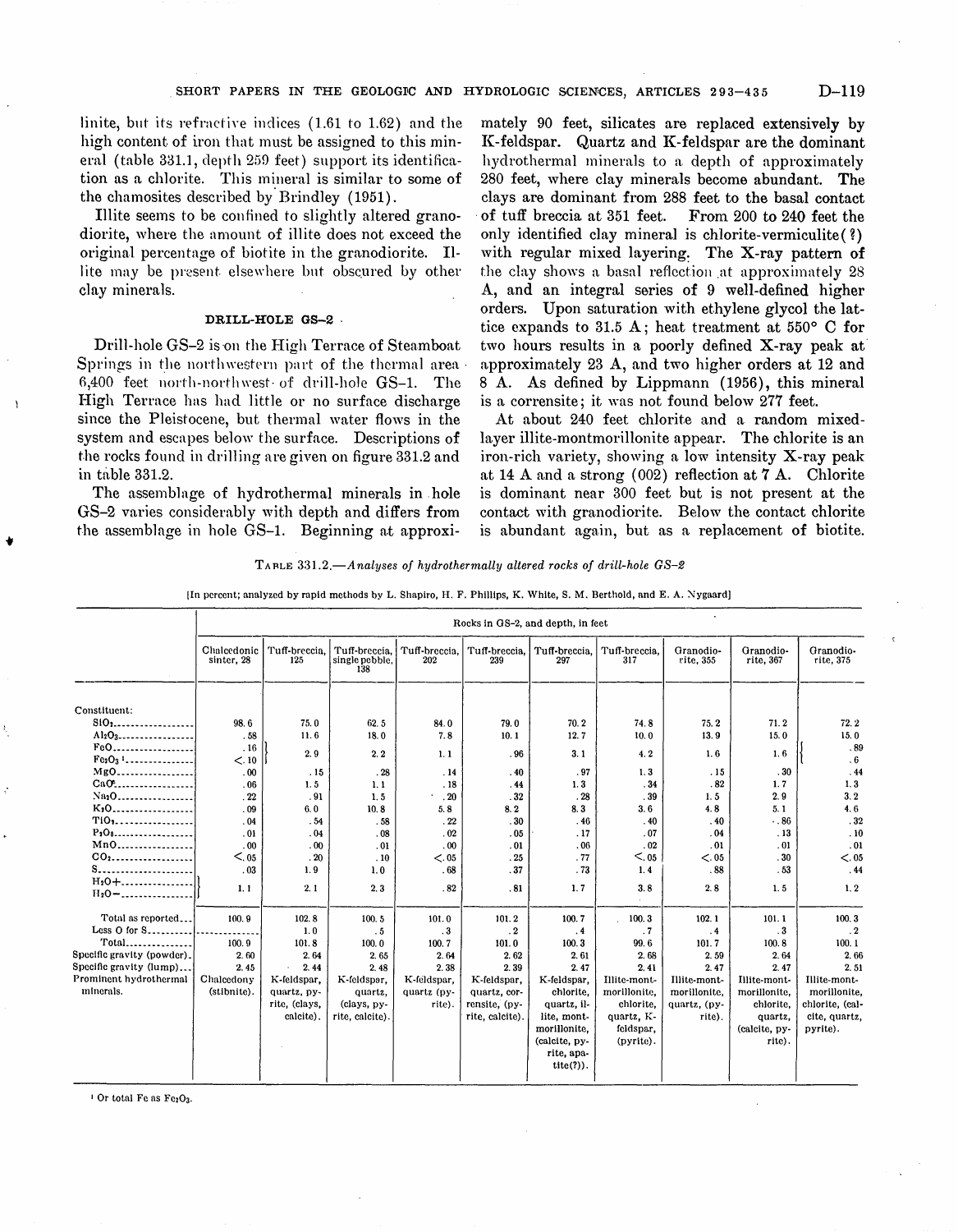

FIGURE 331.2.-Data from drill-hole GS-2, High Terrace, Steamboat Springs, Nev. Straight lines arbitrarily drawn between points of observation.

 $\mathcal{A}$ 

 $\epsilon_{\rm max}$ 

GEOLOGICAL  $\frac{1}{2}$ **RESEARC** ~ 196

 $D-120$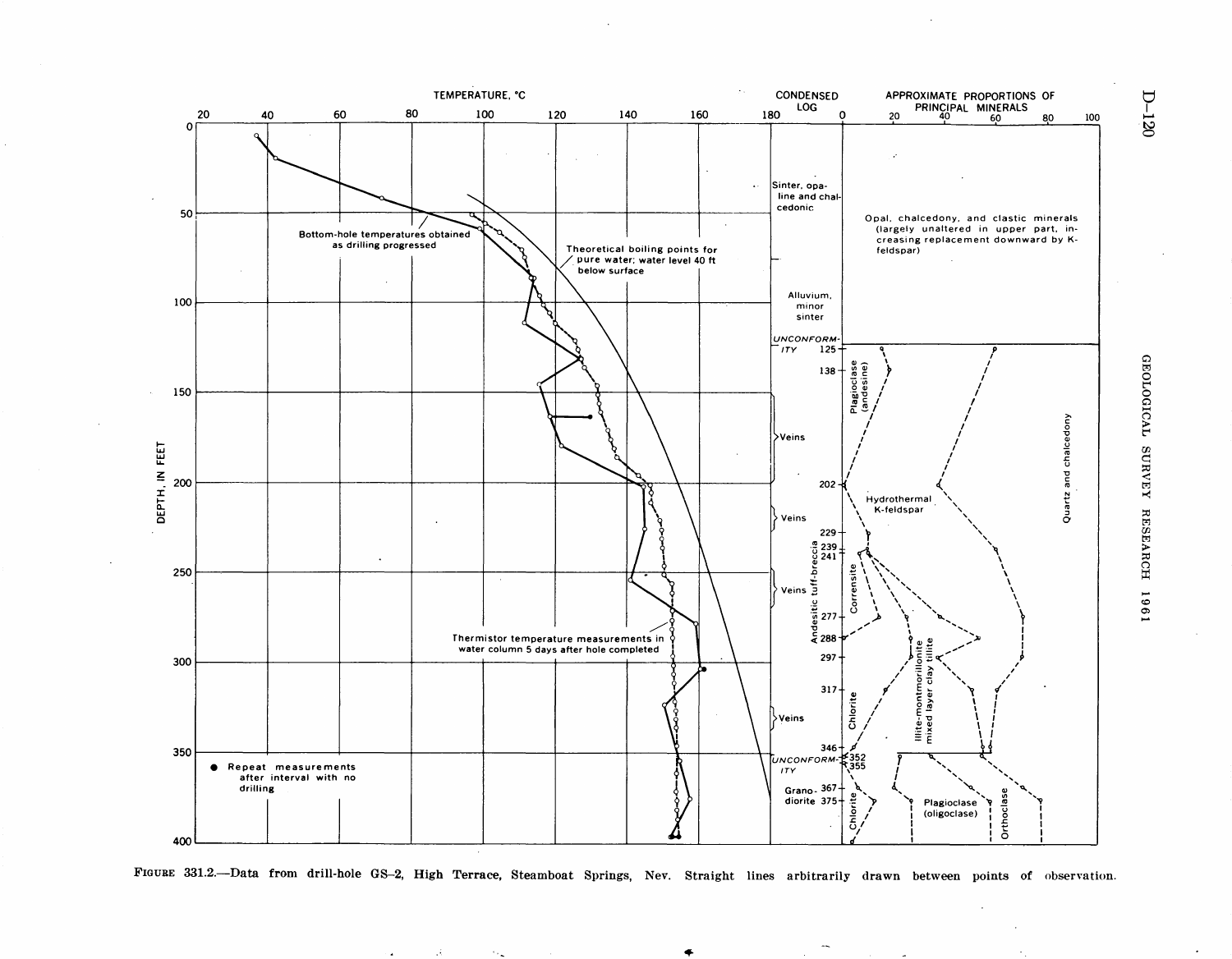The illite-montmorillonite mixed-layer clay becomes increasingly abundant and K-feldspar correspondingly less abundant downward; the illite-montmorillonite mixed-layer clay reaches its maximum concentration near the contact with granodiorite. The proportions of the mixed-layer components are consistent throughout rocks penetrated; the expandable montmorillonite layers make up about 25 percent of the total clay as indicated by the  $(001)/(001)$  peak of the glycolated sample (Weaver, 1956, p. 206).

'\

 $\mathbf{L}$ 

 $\mathbf{r}$ 

/

Small amounts of probable illite were observed microscopica.11y in several samples below 250 feet in hole GS-2 but the occurrences could not be confirmed by  $X$ -ray analysis, presumably because of dominance of other clay minerals.

## **CONCLUSIONS**

The hydrothermal mineral assemblages are virtually independent of the original rock type. The extent of alteration, however, is greatly dependent upon the pro- . portion of minerals susceptible to attack.

The Low Terrace is still undergoing active alteration by slightly acid, carbonated waters, as indicated by pl1 and by high concentrations of bicarbonate and calcium in the water (table  $331.3$ ). Kaolinite is the most stable mineral; other silicates are probably metastable or are intermediate products.

The High Terrace has probably been inactive at the surface since Pleistocene. The most stable minerals are K-feldspar near the surface, and probably illite at depth. These minerals are in other stability fields than kaolinite in the system  $K_2O-Al_2O_3-SiO_2-H_2O$ (Hemley, 1959, p. 246). Waters from both drill holes are very similar in potassium content, temperatures, and pH. The pH of both is  $6.0 \pm$  if nonerupted, and 8.0 or more if erupted because of loss of  $CO<sub>2</sub>$  (White, Sandberg, and Brannock, 1953, p. 496-498).

The mineralogy of the High Terrace is best explained by higher water temperatures in the past. Higher temperatures could have increased the extent of boiling in the upper part of the conduit system of the springs, thereby increasing  $pH$  by perhaps a unit or more because of the volatilization of free  $CO<sub>2</sub>$ , and also increasing potassium slightly because of loss of water as steam. These changes favor deposition of  $K$ -feldspar over mica (illite), and presumably more than offset the effect of decrease in temperature upwards, which should favor deposition of mica (Hemley, 1959). A higher concentration of potassium than at present in the deep water also may be required to span the differences between the stability fields of kaolinite and  $K$ -feldspar.

 $6044930 - 61$ ---

TARLE 331.3.<sup>-*Analyses of thermal waters of Steamboat Springs.*</sup> *Nevada* 

|                                                   | Spring 27.<br>Main<br>Terrace | Drill-hole<br>GS-1, Low<br>Terrace | Drill-hole<br>$GS-2$ , $High$<br>Terrace |
|---------------------------------------------------|-------------------------------|------------------------------------|------------------------------------------|
| Physical state                                    | Discharging                   | Leaked from<br>valve.              | Erupted                                  |
| Temperature at collection point, de-              |                               |                                    |                                          |
| grees C                                           | 89.2                          | 47                                 | >95                                      |
| Bottom-hole temperature, degrees C                |                               | $\approx 160$                      | $\approx$ 160                            |
| Analysis, in parts per million:                   | 7.9                           | 6.1                                | 8.8                                      |
|                                                   | 293                           |                                    |                                          |
| Ca                                                | 5.0                           | 18                                 | 4.4                                      |
|                                                   | $\cdot$ 8                     | nil                                | nil                                      |
| Na                                                | 653                           | 627                                | 655                                      |
|                                                   | 71                            | 60                                 | 73                                       |
| Li                                                | 7.6                           | 5.8                                | 5.7                                      |
| HCO3                                              | 305                           | 404                                | 77                                       |
| CO <sub>3</sub> --------------------------------- | nil                           | nil                                | 94                                       |
|                                                   | 100                           | 112                                | 132                                      |
|                                                   | 865                           | 817                                | 871                                      |
| F                                                 | 1.8                           | 2.0                                | 1.0                                      |
| B                                                 | 49                            | 237                                | 236                                      |
| $H_2S$                                            | 4.7                           | 11                                 | 1.1                                      |
| Total as reported<br>Ratios:                      | 2.356                         | 3 2, 094                           | 3 1,950                                  |
|                                                   | 0.008                         | 0.029                              | 0.007                                    |
| $K/Na$                                            | .11                           | .096                               | .11                                      |
| Li/Na                                             | .012                          | .0093                              | .0088                                    |
|                                                   | .35                           | .50                                | .31                                      |
|                                                   | .12                           | .14                                | .15                                      |
|                                                   | .002                          | .002                               | .001                                     |
|                                                   | .057                          | .045(?)                            | .041(?)                                  |
| B/Cl                                              |                               |                                    |                                          |

[Analysts W. W. Brannock and H. Kramer]

I Total combined carbonate calculated as equivalent HOOa.

2 May be low.

<sup>3</sup> SiO<sub>2</sub> not reported.

Hemley (Art.  $408$ ) has shown that the stability field of mica is wide in the  $K_2O-Al_2O_3-SiO_2-H_2O$  system, but is greatly narrowed in the  $\text{Na}_2\text{O}-\text{Al}_2\text{O}_3-\text{SiO}_2-\text{H}_2\text{O}$  system. His work suggests that in natural waters containing both  $K$  and  $Na$ , the differences between replacement of plagioclase by  $K$ -feldspar or by kaolinite is determined by as little as  $\frac{1}{2}$  unit of pH, 50° C in temperature, or a variation in concentration of potassium of  $\frac{1}{2}$  an order of magnitude.

#### REFERENCES

- Becker, G. F., 1888, Geology of the quicksilver deposits of the Pacific slope: U.S. Geol. Survey Mon. 13, 486 p.
- Brannock, W. W., Fix, P. F., Gianella, V. P., and White, D. E., 1948, Preliminary geochemical results alt Steamboat Springs, Nevada: Am. Geophys. Union Trans., v. 29, p. 211-226.
- Brindley, G. W., 1951, The crystal structure of some chamosite minerals: Mineralog. Mag., v. 29, p. 502-525.
- Hemley, J. J., 1959, Some mineralogical equilibria in the system K<sub>2</sub>O-Al<sub>2</sub>O<sub>3</sub>-SiO<sub>2</sub>-H<sub>2</sub>O: Am. Jour. Sci., n.s., v. 257, p. 241-270.